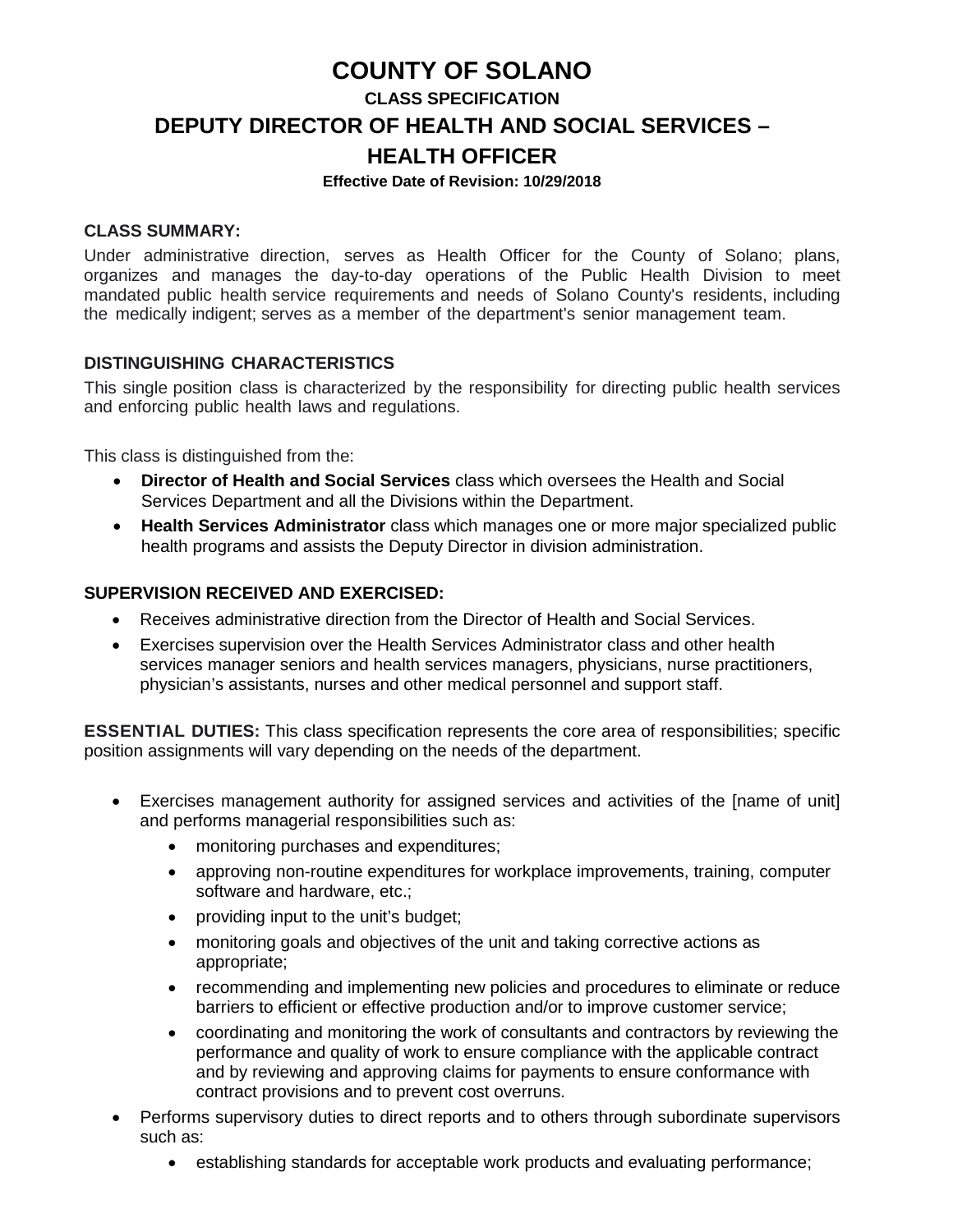- Interviewing applicants and making selections;
- reviewing, approving and implementing disciplinary actions and terminations;
- providing career development mentoring;
- assigning work and planning and scheduling staff's work activities and deadlines;
- reviewing work and recognizing employees' work efforts and accomplishments;
- providing career development mentoring and recommending training and career development opportunities;
- ensuring that employees are properly trained;
- reviewing and approving timesheets and requests for leave; and
- supporting and ensuring compliance with County and Department policies and procedures including those related to equal opportunity and to safety.
- Plans, organizes and directs public health and medical services for public health programs and clinics; consults and coordinates with federal and state health officials and representatives of local public and private health agencies in the enforcement of health laws and the development of programs to meet public health needs.
- Manages division operations through subordinate managers and supervisors; designs and implements systems to encourage productive behavior and recognize exceptional performance; directly supervises program management, medical and administrative staff.
- Serves as Tuberculosis Coordinator.
- Ensures appropriate expenditure of public funds through efficient operation of programs; monitors utilization review and work production related to health service delivery; directs operational changes to increase effectiveness and efficiency of programs.
- Ensures the dissemination of information on public health services including public health services information published by other agencies or organizations to promote general knowledge; makes public presentations upon request.
- May be assigned additional management or administrative duties; may conduct special studies, convene committees or act on behalf of the Department Director; investigates and resolves issues of administrative concern.
- Performs other duties of a similar nature or level as assigned.

## **EDUCATION AND EXPERIENCE:**

Progressively responsible public health service experience in a health agency supplemented by training, education and/or additional experience in public administration including program planning/evaluation, budgeting and supervision which demonstrates possession of and competency in requisite knowledge and abilities. Typical qualifying experience would be:

Four years of progressively responsible professional management and supervisory experience in a public health agency which included program planning and evaluation, budget management, personnel management and performance evaluation, policy development and providing community service in a public agency.

## **LICENSING, CERTIFICATION AND REGISTRATION REQUIREMENTS:**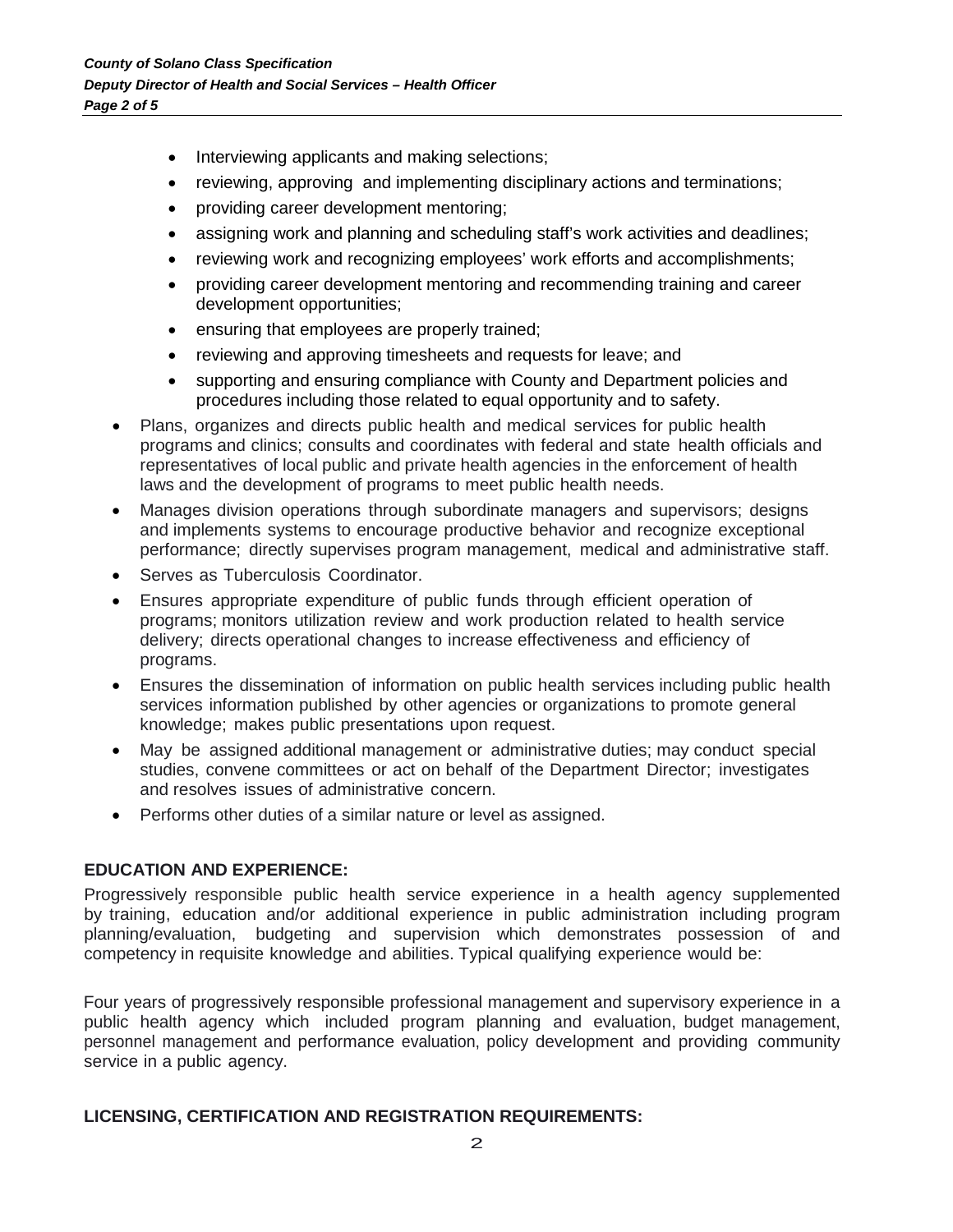- Possession of a valid license to practice medicine in the State of California issued by the Board of Medical Examiners.
- Possession of or ability to obtain a valid Class C California driver's license may be required.

**Note:** All licenses, certificates and registrations must be kept current while employed in this class. This may include the completion of continuing education units to maintain the required registration in good standing. Employees must keep their licenses, certifications and registrations current and failure to do so may constitute cause for personnel action in accordance with Civil Service Rules or applicable bargaining agreement.

## **REQUIRED KNOWLEDGE, SKILLS AND ABILITIES:**

#### **Knowledge of:**

- principles and practices of preventive medicine and public health;
- socio-economic and psycho-social factors affecting the wellness and treatment of public health and medically indigent persons:
- federal and state laws and regulations governing services of local public health agencies;
- organization and purposes of community health groups;
- principles and practices of supervising physicians and other medical professionals;
- effective public and community relations;
- communicable and sexually transmitted diseases;
- program budgeting; local government organization; local demographics as related to determination and management of health services;
- public information and public speaking techniques; and
- County programs and services.

#### **Skill and/or Ability to:**

- assess, diagnose and treat a variety of medical conditions;
- plan and organize public health operations to meet community health needs and state/federal laws/regulations within available resources; understand, interpret and explain laws, regulations and policies governing medical program operations;
- develop goals and objectives;
- identify and analyze administrative/problems and implement operational changes; make decisions and independent judgments;
- determine the appropriate course of action in emergency or stressful situations;
- understand program objectives in relation to departmental goals and procedures;
- collect and analyze data to establish/identify needs; evaluate program effectiveness;
- draw logical conclusions and make appropriate recommendations;
- supervise and evaluate the performance of subordinate supervisors providing public health services management;
- research regulations, procedures and/or medical/technical reference materials;
- determine and evaluate levels of achievement and performance;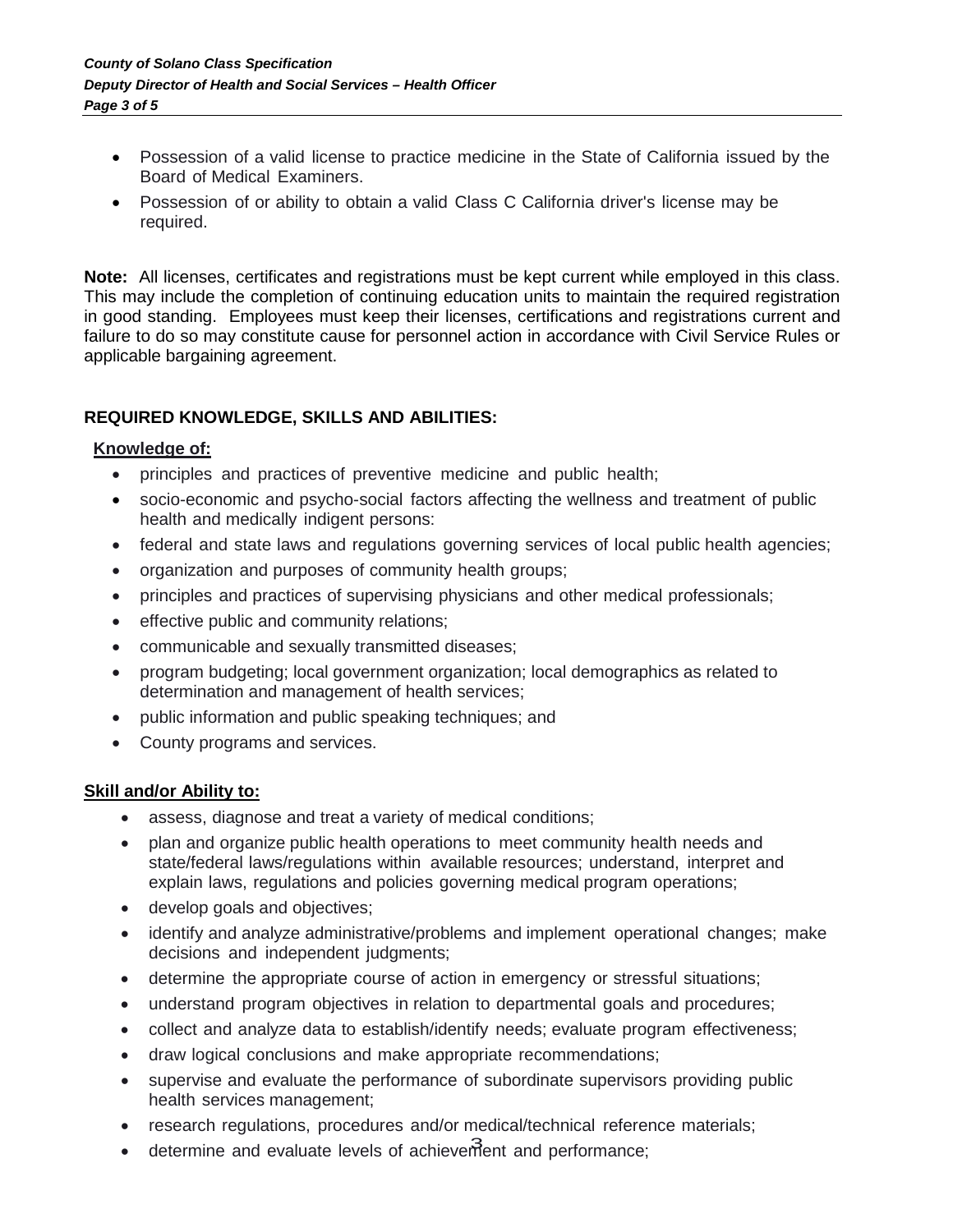- coordinate and integrate program components into a cohesive and effective service delivery system;
- conduct liaison and community relations activities;
- establish and maintain cooperative working relationships; and
- communicate effectively both verbally and in writing.

## **PHYSICAL REQUIREMENTS:**

- Mobility and Dexterity: Positions in this class typically require stooping, kneeling, reaching, standing, walking, fingering, grasping, feeling (i.e. sense of touch), and repetitive motion. OR, if walking and standing are required only occasionally: Positions in this class typically require stooping, kneeling, reaching, occasional standing, occasional walking, pushing, pulling, fingering, grasping, feeling (i.e. sense of touch), and repetitive motion.
- Lifting, Carrying, Pushing and Pulling: Employees in this class exert up to 10 pounds of force occasionally and/or a negligible amount of force frequently or constantly to lift, carry, push, pull or otherwise move objects. OR Light Work: Employees in this class will be exerting up to 20 pounds of force occasionally and/or up to 10 pounds of force frequently, and/or a negligible amount of force constantly to move objects.
- Vision: Positions in this class require the employee to have close visual acuity, with or without correction, to prepare and analyze data and figures, transcribe, view a computer screen, read, etc. AND, if driving a vehicle is required, Positions in this class also requires employees to have depth perception in order to operate a motor vehicle.
- Hearing/Talking: Positions in this class require the employee to perceive the nature of sounds at normal speaking levels with or without correction, and have the ability to receive detailed information through oral communication. Positions in this class require the employee to express or exchange ideas by means of the spoken word.

## **WORKING CONDITIONS:**

- Employees in this class will most often be working in an office setting.
- Work in a Medical Clinic Facility: Employees in this class will be working in a medical clinic facility and thus will be subject to exposure to chemicals, toxic agents, blood and other bodily fluids, and communicable diseases. There may also be occasional exposure to extreme temperatures, inadequate lighting, and work space that restricts movement.
- Traffic Hazards: Employees in this class will be required to operate a vehicle and thus will be subject to traffic hazards while driving.

## **OTHER REQUIREMENTS:**

- Background Checks: The County may conduct a background check and a reference check on candidates prior to appointment to a position within this class. The background check may include the State of California Department of Justice, the Federal Bureau of Investigation (FBI), the Child Abuse Central Index (CACI), and criminal checks in any City/County where the applicant has lived, worked or gone to school.
- Independent Travel: Incumbents are OR may be required to travel independently, for example, to perform work at other work sites, to attend meetings with other County employees, to attend meetings with community organizations, etc.
- 4 on-call, and after normal business hours.• Hours of Work: Incumbents may be required to work weekends, holidays, irregular hours,